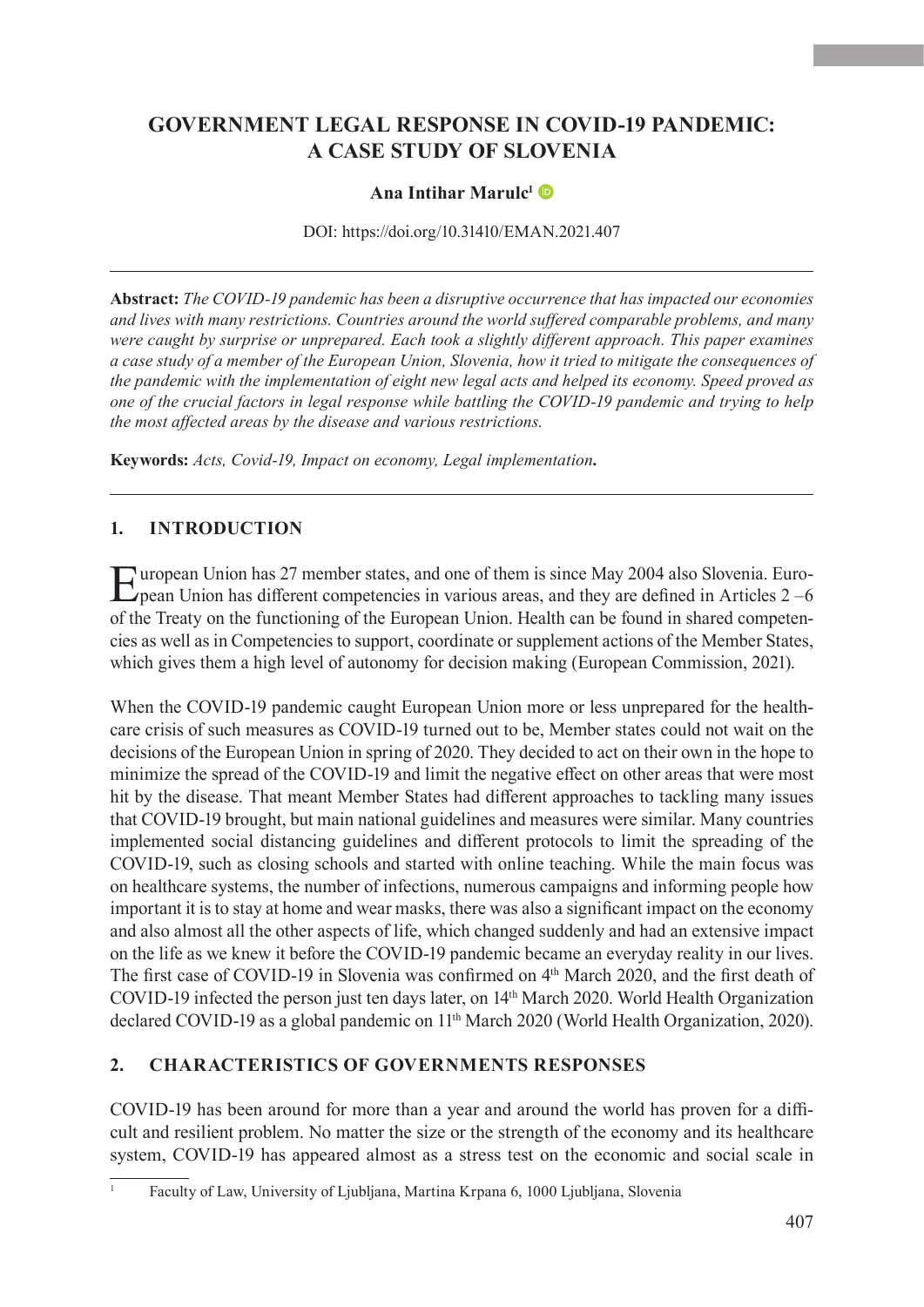the South African Republic (De Viliers, Cerbone & Van Zijl, 2020, p.798). The problem was even more prominent for countries such as India, where most of the workers are informal, so when COVID-19 and restrictions, including lockdowns, were introduced, it effectively meant those workers had little or no social protection (Ghosh, 2020, p. 522). South Korea dealt with COVID-19 more successfully and is considered as one of the role models for its response (Kumar, Priya & Srivastava, 2021, p. 77). However, not every country has resources and can respond as quickly as South Korea did. Many economies were struggling even before COVID-19. Thus global pandemic is expected to make their recovery, especially economic, even more challenging (Dragoi, 2020, p. 20).

The economic and healthcare situation in the Member States of the European Union before the pandemic was better than in most countries worldwide, but COVID-19 exposed all the weaknesses and brought healthcare systems to the maximum capacity in some countries. To reduce the impact of the COVID-19 pandemic on the most strained areas, countries began with the implementation of various legal acts with the objective mainly to survive and come out of the pandemic with as little losses as possible, be it in human casualties, companies, jobs, GDP decrease or even just with lighter and shorter restrictions, while recovery from the COVID-19 pandemic was also in policymaker's minds. Time and speed proved to be crucial factors that helped in Portugal (Peixoto, Vieira, Aguiar, Sousa & Abrantes, 2020) as well as in China (Liu & Saltman, 2020, p.1146). Because European Union has not had such experiences with contagious diseases like COVID-19 before, the quick response on a supranational level was almost impossible to expect. Countries tailored their responses to each country's abilities and systems and did not use a united approach when dealing with COVID-19. Even though some of the national strategies were quite similar, the many Member States implemented travel restrictions and lockdowns.

## **3. RESEARCH ON IMPACT OF LEGAL MECHANISMS ON ECONOMY**

Governments and policymakers tried to be effective and quick with decisions as speed has proven crucial in the successful limitation of the spread of COVID-19 as well as limit damage to the economy. Many therefore did not use regular bills and multi reading and amending procedures but took quicker and simplified routes to ensure that help was enabled in the shortest possible time.

One of the mechanisms with the objective of job retention and helping companies keep their workers, whom many additionally educated for the specific job they had, was a priority, especially in sectors that were most vulnerable to restrictions because of the nature of their work. As OECD study finds, job retention schemes allowed retain workers at minimal or zero costs, which prevented a surge in unemployment (OECD, 2020).

A smooth transition from job retention schemes back to unsupported working again will be the crucial stepping stone towards success for such schemes. Important will be to recognize which jobs are so limited in prospects that workers will eventually have to choose a different career path and to help those make that change. For such workers would be great to start (re)training and thinking about shifting careers while they are on reduced hours (ibid).

Governments in Europe and around the world faced similar problems, but some recorded their first confirmed COVID-19 case earlier than others and had, therefore, less time to prepare. Italy, for example, had first confirmed the case relatively early while Slovenia, with which it shares a border,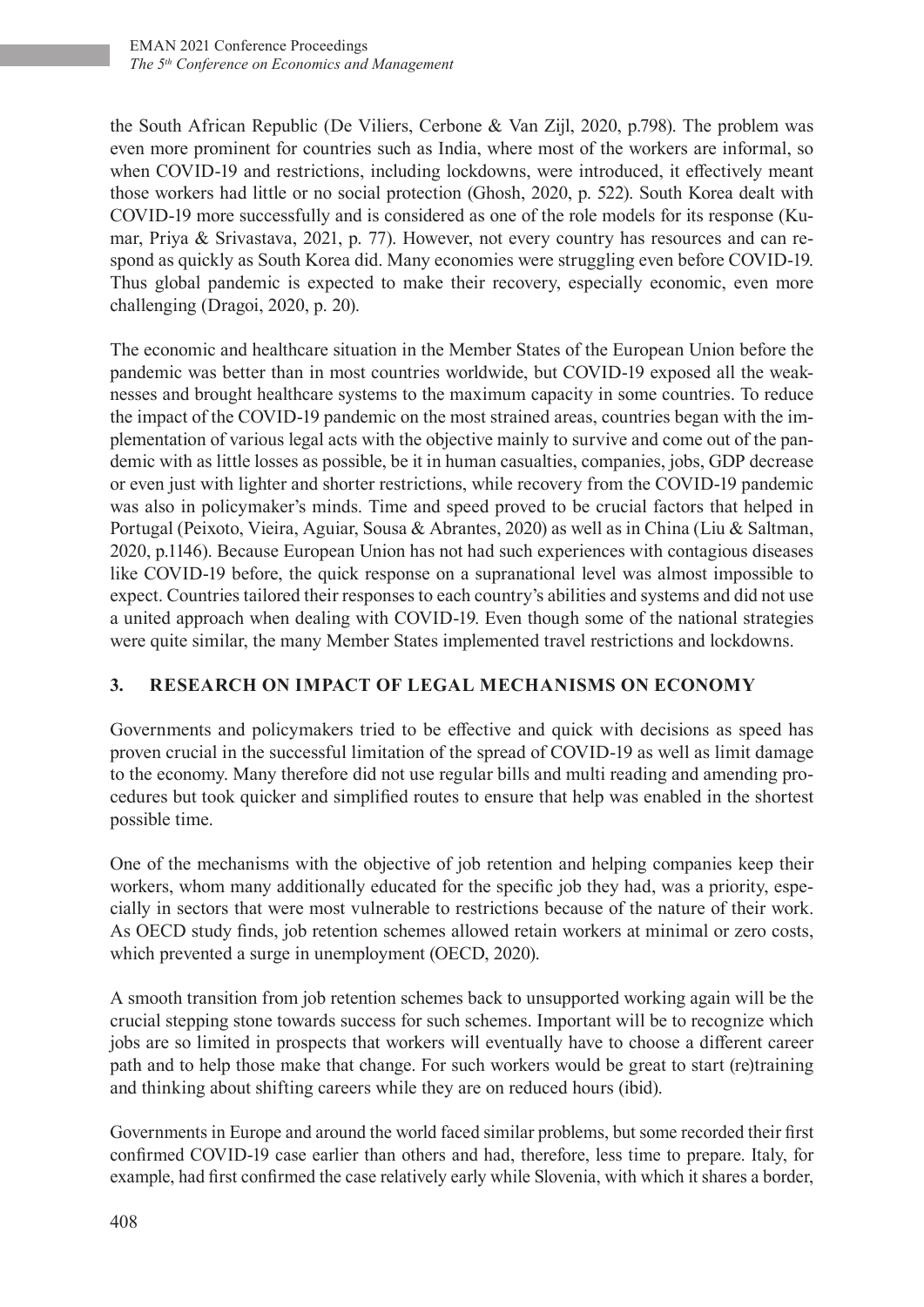on the other hand, had first confirmed the case later. That meant Slovenia had a little bit more time to prepare and observe Italy and other countries in their responses. The Italian government had announced one of the first quarantines in Europe on 22nd February because of the alarmingly high rise of the number of COVID-19 positive cases (Fang, Nie & Penny, 2020 p.643).

It was quickly evident how vital will be a fast implementation of legal acts that will enable changes that appeared as necessary at the moment and help manage the crisis in multiple areas as well as reassure people that help is on the way and offer some relief, especially from the economic point of view. The Slovenian government act was designed and created with the objective to help (table 1). Since all the problems were not apparent initially and the process was rushed with the intention to try to save as many jobs and companies as possible, other acts followed soon after and covered many additional areas. They quickly became widely known as "Anti COVID-19 Acts" and the number per order in which they passed.

| Name of the act                                                                                                                                                          | Date of the passing            | <b>Estimated</b>                                     | <b>Main areas of aid</b>                                                                                                                                                                                                                                                                                                                 |  |  |
|--------------------------------------------------------------------------------------------------------------------------------------------------------------------------|--------------------------------|------------------------------------------------------|------------------------------------------------------------------------------------------------------------------------------------------------------------------------------------------------------------------------------------------------------------------------------------------------------------------------------------------|--|--|
|                                                                                                                                                                          | of the act                     | value in euros                                       |                                                                                                                                                                                                                                                                                                                                          |  |  |
| Act Determining the<br>Intervention Measures to<br>Contain the COVID-19<br>Epidemic and Mitigate its<br>Consequences for Citizens<br>and the Economy                     | 2 <sup>nd</sup> April 2020     | 3 billion                                            | • Financial aid for students and retirees with the<br>lowest pensions<br>• Cover of 80% of salary for workers who cannot<br>work due to restrictions<br>Tax reliefs<br>Self-employed, farmers and religious<br>employees who suffered more than a 25% drop<br>compared to the previous month (February)<br>received basic monthly income |  |  |
| Act Amending the<br>Act Determining the<br>Intervention Measures to<br>Contain the COVID-19<br>Epidemic and Mitigate its<br>Consequences for Citizens<br>and the Economy | 28 <sup>th</sup> April 2020    | Limited at 2<br>billion euros of<br>state guarantees | • Easier access to bank loans for companies with<br>state ensured guarantees<br>• Raise of income per capita for municipalities                                                                                                                                                                                                          |  |  |
| Act Determining the<br><b>Intervention Measures</b><br>to Mitigate and Remedy<br>the Consequences of the<br>COVID-19 Epidemic                                            | 29th May 2020                  | The voucher's<br>value was 345<br>million            | • Funding of half workday (20hours per week)<br>• Every adult citizen received 200 euro, and<br>every underage citizen received a 50 euro<br>tourist voucher to spend in Slovenia                                                                                                                                                        |  |  |
| <b>Act Determining</b><br>Intervention Measures to<br>Prepare for the Second Wave<br>of COVID-19                                                                         | 9 <sup>th</sup> July 2020      |                                                      | • Extension of aid for those waiting on work (and<br>are unable to because of restrictions)<br>• Compensation for the duration of the<br>quarantine order<br>Implementation of mobile app for easier<br>tracking of contacts of people with confirmed<br>COVID-19                                                                        |  |  |
| Act Determining Temporary<br>Measures to Mitigate and<br>Remedy the Consequences<br>of COVID-19                                                                          | 15 <sup>th</sup> October 2020  |                                                      | 100% payment guarantee for those with<br>$\bullet$<br>quarantine orders or 250 euros for self-<br>employed in case of a quarantine order<br>• All people with health care insurance are<br>entitled to a free vaccine against flu.                                                                                                       |  |  |
| Act Determining the<br>Intervention Measures to<br>Mitigate the Consequences<br>of the Second Wave of<br>COVID-19 Epidemic                                               | 25 <sup>th</sup> November 2020 | 1 billion                                            | Coverage of fixed expenses for companies<br>• Bonus for working in high-risk areas<br>• Extension of aid for those waiting on work (and<br>are unable to because of restrictions)<br>• Pupils who receive subsidized meals are<br>entitled to them during the week also while<br>school is online                                        |  |  |

**Table 1.** Comparison of the legal acts Slovenian government responded to the (economic) crisis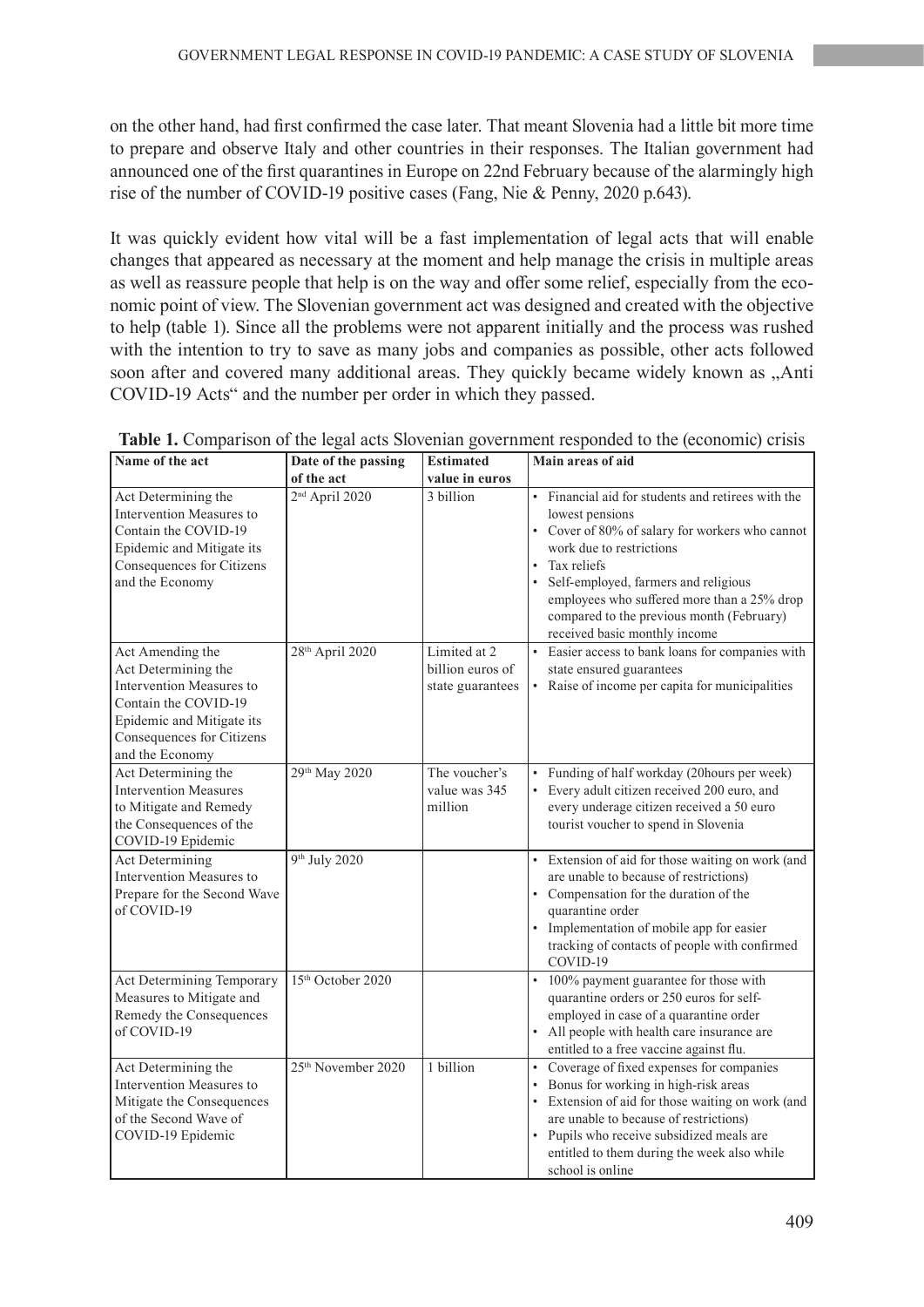| Act Determining              | 29th December 2020 | 550 million | Students, low-income workers, retirees and |                                                 |
|------------------------------|--------------------|-------------|--------------------------------------------|-------------------------------------------------|
| <b>Intervention Measures</b> |                    |             |                                            | religious workers receive additional benefit    |
| to Assist in Mitigating      |                    |             |                                            | • For every born child since the pandemic       |
| the Consequences of the      |                    |             |                                            | started, 500 euros grant is confirmed           |
| Second Wave of COVID-19      |                    |             |                                            | Big families (with three or more children)      |
| Epidemic                     |                    |             | receive additional support                 |                                                 |
| Act on Additional            | 3rd February 2021  | 320 million |                                            | Extension of aid for those waiting on work (and |
| Measures for Mitigation of   |                    |             |                                            | are unable to because of restrictions)          |
| Consequences COVID-19        |                    |             | One time aid for high school students and  |                                                 |
|                              |                    |             | Slovenian students studying abroad         |                                                 |
|                              |                    |             |                                            | The act covers expenses of covid testing for    |
|                              |                    |             | Slovenian athletes                         |                                                 |
|                              |                    |             |                                            | Penalties for queue jumping for vaccines        |

**Sources:** Act Determining the Intervention Measures to Contain the COVID-19 Epidemic and Mitigate its Consequences for Citizens and the Economy, 2020; Act Amending the Act Determining the Intervention Measures to Contain the COVID-19 Epidemic and Mitigate its Consequences for Citizens and the Economy, 2020; Act Determining the Intervention Measures to Mitigate and Remedy the Consequences of the COVID-19 Epidemic, 2020; Act Determining Intervention Measures to Prepare for the Second Wave of COVID-19, 2020; Act Determining Temporary Measures to Mitigate and Remedy the Consequences of COVID-19, 2020; Act Determining the Intervention Measures to Mitigate the Consequences of the Second Wave of COVID-19 Epidemic, 2020; Act Determining Intervention Measures to Assist in Mitigating the Consequences of the Second Wave of COVID-19 Epidemic, 2020; Act on Additional Measures for Mitigation of Consequences COVID-19, 2021;

The table shows the eight main Acts that were passed and implemented for a fast and adequate response that enabled Slovenia to mitigate the consequences of the COVID-19 pandemic. These were the main steps towards the socio-economic recovery of the country as a whole and tried to help the most affected areas the most. The first act was the most crucial because it offered first help in very uncertain times in spring 2020 when nobody knew exactly what we were dealing with and the disease was not researched enough due to its novelty. Additionally, there were none of the vaccines or medications available that were developed specifically for COVID-19, whereas now, in 2021 situation is much better because healthcare professionals have a lot more knowledge about the disease and its course, as well vaccines and better knowledge on which medications are helpful.

## **4. CONCLUSION**

Countries had different approaches to tackling the issue of COVID-19. Many countries were caught unprepared, and due to lack of exclusive competencies by the European Union in the area of (public) health, each country tailored its approach to its abilities and tried to lessen the burden on healthcare systems while also saving the economy and other aspects of life which have been affected by the COVID-19 pandemic and restrictions.

Slovenia took the approach by which it tried to help the most affected as soon as possible and then added other also affected areas in the pandemic in later acts with which it tried to alleviate the consequences of COVID-19.

The critical phase will be when restrictions ease, and everyday life will slowly start returning to the way it was before the COVID-19 pandemic. Nevertheless, we should not anticipate this transition as something simple and easy, but rather something that will need some preparation in order to proceed successfully and actually retain the jobs that countries so desperately tried to retain during the pandemic and all the restrictions.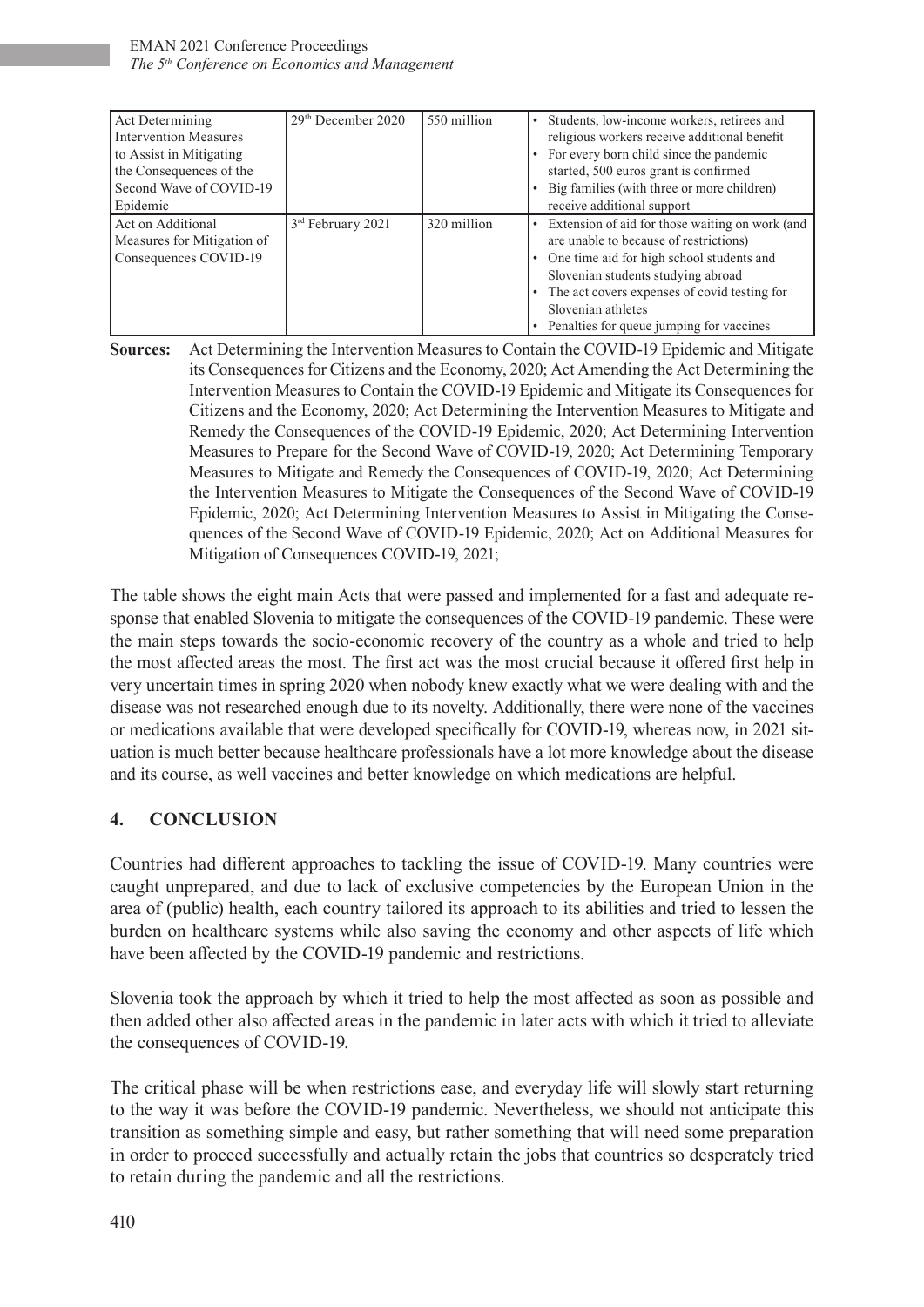European Union an enormous step forward with joined vaccines orders and purchases to help all the countries get a supply of vaccines. This would not have been an issue for bigger countries with powerful economies that could afford more, but it could have been the point where smaller or economically weaker countries were left out and prolonged their recovery time even more.

Although it brought many sorrowful moments from a positive point of view, we can look at the current crisis. European Union was before the COVID-19 pandemic became everyday reality strong, but the pandemic exposed all of its weaknesses, even if they were not considered a weakness. This gives an incredible opportunity to all of the Member States and the European Union as a whole to improve the most vulnerable areas and make the Member States and European Union even stronger than it was ever before.

#### **REFERENCES**

- Act Amending the Act Determining the Intervention Measures to Contain the COVID-19 Epidemic and Mitigate its Consequences for Citizens and the Economy. (2020). *Official Gazette of the Republic Slovenia*, no. 61. http://www.pisrs.si/Pis.web/pregledPredpisa?id=ZAKO8195
- Act Determining Intervention Measures to Assist in Mitigating the Consequences of the Second Wave of COVID-19 Epidemic. (2020). *Official Gazette of the Republic Slovenia*, no. 203. http://www.pisrs.si/Pis.web/pregledPredpisa?id=ZAKO8304
- Act Determining Intervention Measures to Prepare for the Second Wave of COVID-19. (2020). *Official Gazette of the Republic Slovenia*, no. 98. http://www.pisrs.si/Pis.web/pregledPredpisa?id=ZAKO8231
- Act Determining Temporary Measures to Mitigate and Remedy the Consequences of COV-ID-19. (2020). *Official Gazette of the Republic Slovenia*, no. 152. http://www.pisrs.si/Pis. web/pregledPredpisa?id=ZAKO8254
- Act Determining the Intervention Measures to Contain the COVID-19 Epidemic and Mitigate its Consequences for Citizens and the Economy. (2020). *Official Gazette of the Republic Slovenia*, no. 49, http://www.pisrs.si/Pis.web/pregledPredpisa?id=ZAKO8190
- Act Determining the Intervention Measures to Mitigate and Remedy the Consequences of the COVID-19 Epidemic. (2020). *Official Gazette of the Republic Slovenia*, no. 80. http:// www.pisrs.si/Pis.web/pregledPredpisa?id=ZAKO8206
- Act Determining the Intervention Measures to Mitigate the Consequences of the Second Wave of COVID-19 Epidemic. (2020). *Official Gazette of the Republic Slovenia*, no.199. http:// www.pisrs.si/Pis.web/pregledPredpisa?id=ZAKO8272
- Act on Additional Measures for Mitigation of Consequences COVID-19. (2021). *Official Gazette of the Republic Slovenia*, no.15. http://pisrs.si/Pis.web/pregledPredpisa?id=ZAKO8321
- De Viliers, C., Cerbone, D. & Van Zijl, W. (2020). The South African government's response to COVID-19. *Journal of Public Budgeting, Accounting & Financial Management, 32*(5), 797-811. https://doi.org/10.1108/JPBAFM-07-2020-0120
- Dragoi, D. (2020). The impact of the COVIDS-19 pandemic on the global economy. *Annals of the University of Craiova, Economic Science Series, 48*(2), 18-30.
- European Commision. (2021). *European Commission powers to propose a legal act of the Union* [Online]. https://europa.eu/citizens-initiative/how-start-initiative/faq-eu-competences-and-commission-powers\_en